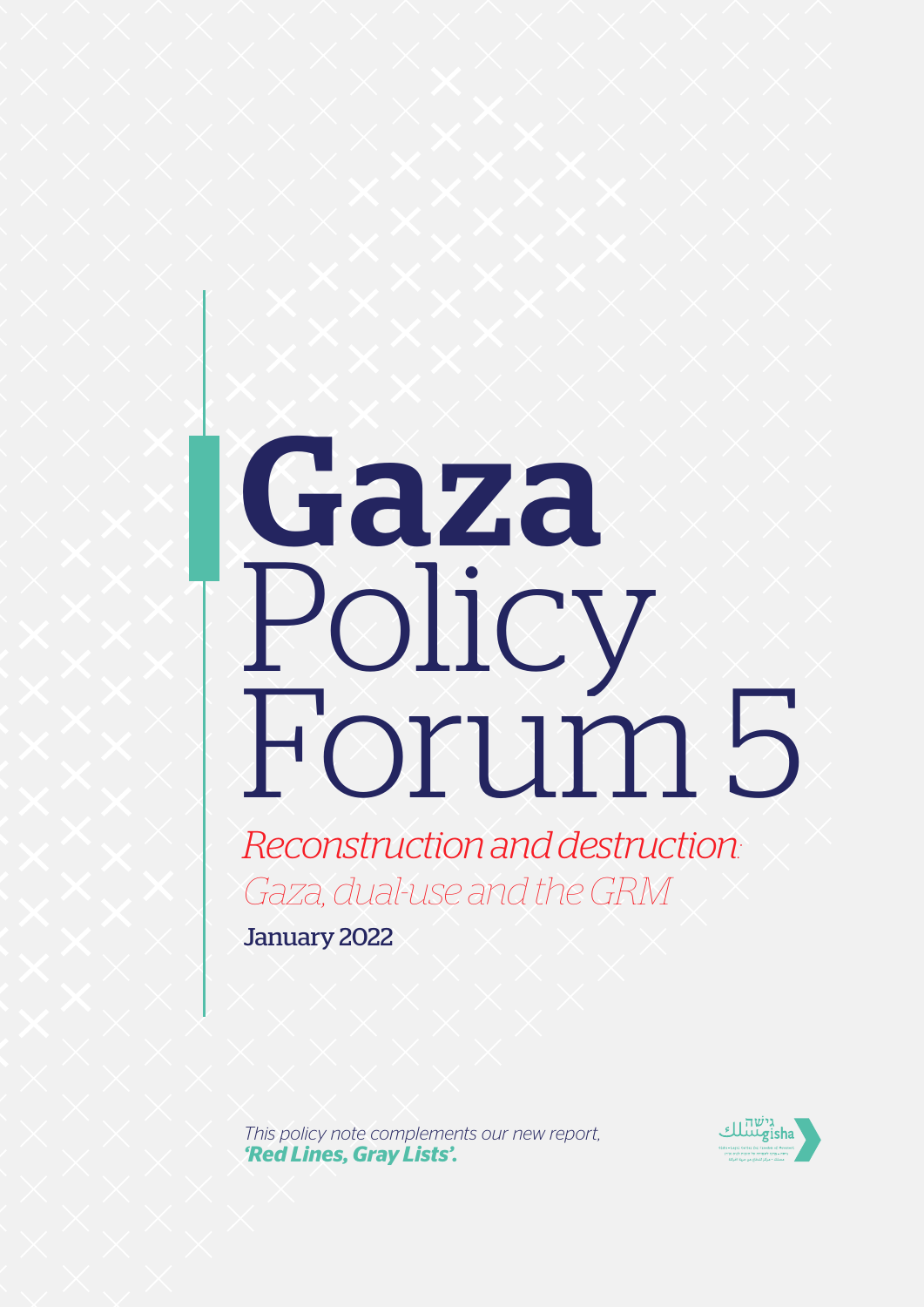## Introduction

In October 2021, Gisha convened its fifth Gaza Policy Forum, gathering around fifty Israeli, Palestinian and foreign stakeholders virtually to discuss Israel's dual-use policy for Gaza, including the Gaza Reconstruction Mechanism (GRM). Speakers included a senior official from an international organization, a user of the GRM in Gaza, and a representative from a civil society organization in Gaza. This report distills the analysis and policy recommendations made at the forum by both speakers and participants at the forum, reflecting a range of perspectives, which we hope can serve policy-makers in their work.

In May 2021, heavy bombardments by the Israeli military, during an 11-day war, caused widespread destruction and damage to Gaza's homes, businesses, hospitals, schools, roads and other civilian infrastructure, estimated at a value of [290 to 380 million USD.](https://documents1.worldbank.org/curated/en/178021624889455367/pdf/Gaza-Rapid-Damage-and-Needs-Assessment.pdf) More than [60,000 housing units](https://www.sheltercluster.org/sites/default/files/docs/dashboard_0.pdf) were damaged and more than 2,000 were severely damaged or totally destroyed. The escalation reignited discussions about reconstruction, and underlined the fragility and instability of the status quo. Reconstructing Gaza is never straightforward, given Israel's restrictions on the entry of goods, as well as a sense of political fatigue among donors in the face of repetitive cycles of violence and destruction, with no political horizon in sight.

Israel heavily restricts the entry of thousands of "dual-use" items – civilian items that may have a military use – to the occupied Palestinian territory (oPt). The list goes far beyond the [Wassenaar list,](https://www.wassenaar.org/app/uploads/2020/12/Public-Docs-Vol-II-2020-List-of-DU-Goods-and-Technologies-and-Munitions-List-Dec-20-3.pdf) considered to be the international gold standard. Gaza faces the most stringent restrictions. Importers of dual-use items must obtain special coordination, either directly vis-a-vis the Israeli authorities, or via the UN's Gaza Reconstruction Mechanism (GRM). Israel's dual-use restrictions are a major impediment to reconstruction, but also to broader economic activity.

The majority of items on Israel's dual-use list, particularly the Gaza-specific section, are vital for civilian needs, such as construction, civilian infrastructure, as well as industry and the health sector. Examples include cement mixers, cranes, metal pipes needed for water infrastructure, plant fertilizers, and X-ray machines. In practise, certain items do not enter at all. UNCTAD [found](https://unctad.org/system/files/official-document/tdb67_d5_en.pdf) that relaxing the dual-use list would allow GDP to expand by 11 percent in Gaza by 2025. Many attendees from Gaza in the forum, including those working in the private sector and on infrastructure projects, emphasized the acute distress caused by dual-use restrictions. For more information, see Gisha's new report ['Red Lines, Gray Lists.](https://features.gisha.org/red-lines-gray-lists/)'

The session sought to address how to end the interminable destruction-reconstruction cycle, and how to improve access for dual-use items for civilian needs. In order to encourage a candid dialogue, the session was held under Chatham House rule, so participants' contributions are outlined here without attribution. In some cases, the recommendations have been edited for clarity. Key suggestions included: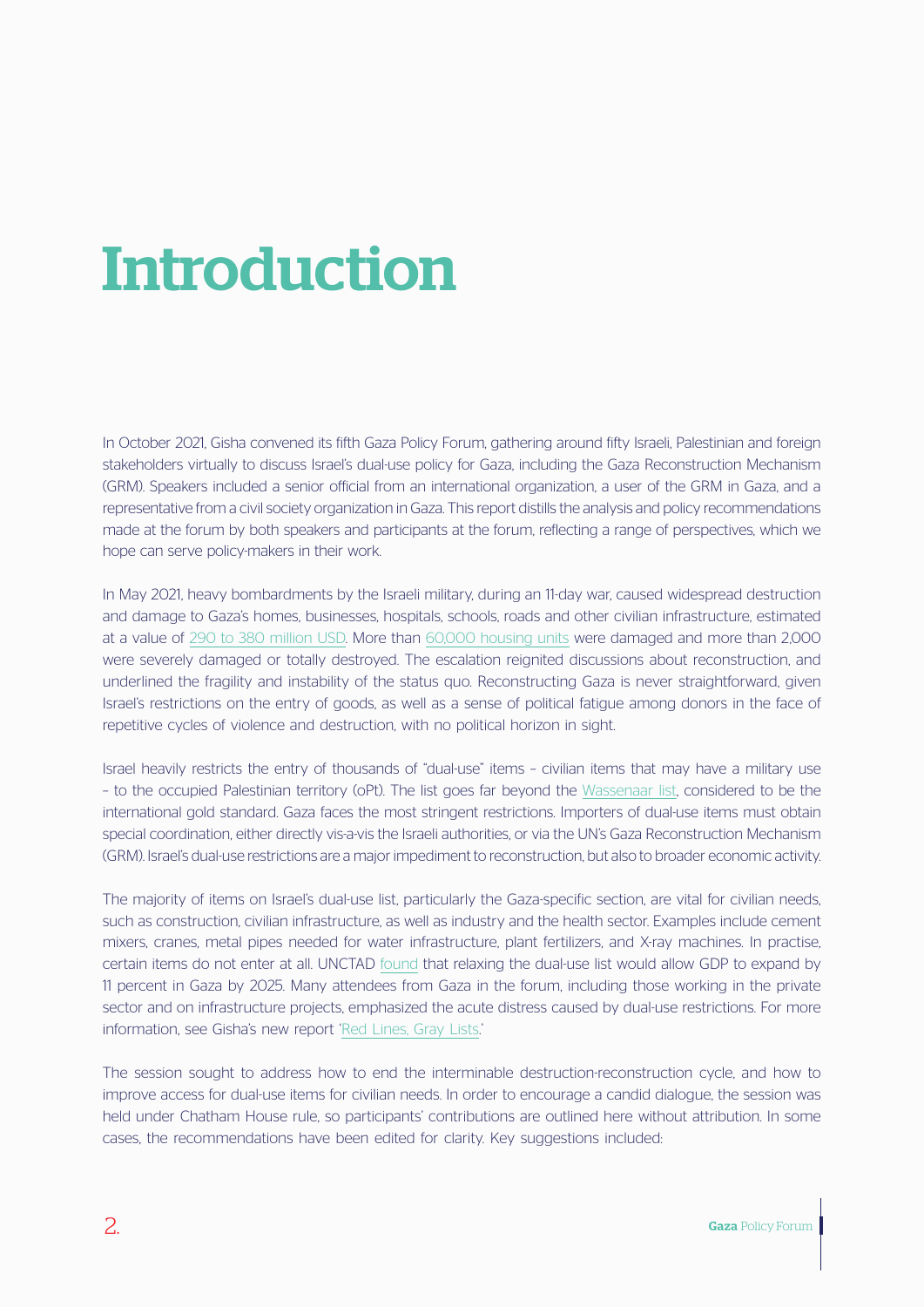## Recommendations

#### *To the Government of Israel (GoI)*

- End the closure and allow movement of and access to goods. subject only to reasonable security measures rather than sweeping restrictions.
- · Refrain from targeting civilian infrastructure in Gaza.
- . Align dual-use lists with internationally accepted best practice, as set down in the Wassenaar Arrangement.
- **Greater transparency on the dual-use list** and associated regulations.
- **Assume financial responsibility** for the costs incurred for Palestinian contractors and vendors, as well as international donors, as a result of dual-use restrictions, in line with Israel's obligations as occupying power.
- **Timely responses to dual-use requests** via the GRM and via direct coordination with the Israeli authorities. Several speakers noted the slow entry of spare parts for civilian infrastructure, which are needed on an ongoing and urgent basis. Under Israeli law, the authorities must respond to regular dual-use requests within 45 days (already a long time), but it can take months or even years to get a response to requests.

#### *To the Palestinian authorities (Hamas, Palestinian Authority)*

- · Palestinian leaders should advance reconciliation**.** There should be a unified leadership that can address Gaza's needs, better facilitate access, and work towards a political solution to the conflict.
- **Depoliticize the issue of reconstruction,** and advance it outside of internal political divisions, rather as a collective Palestinian interest.
- **· Establish a national committee** between Gaza and the West Bank, to discuss reconstruction and other issues like poverty and unemployment, including voices from civil society.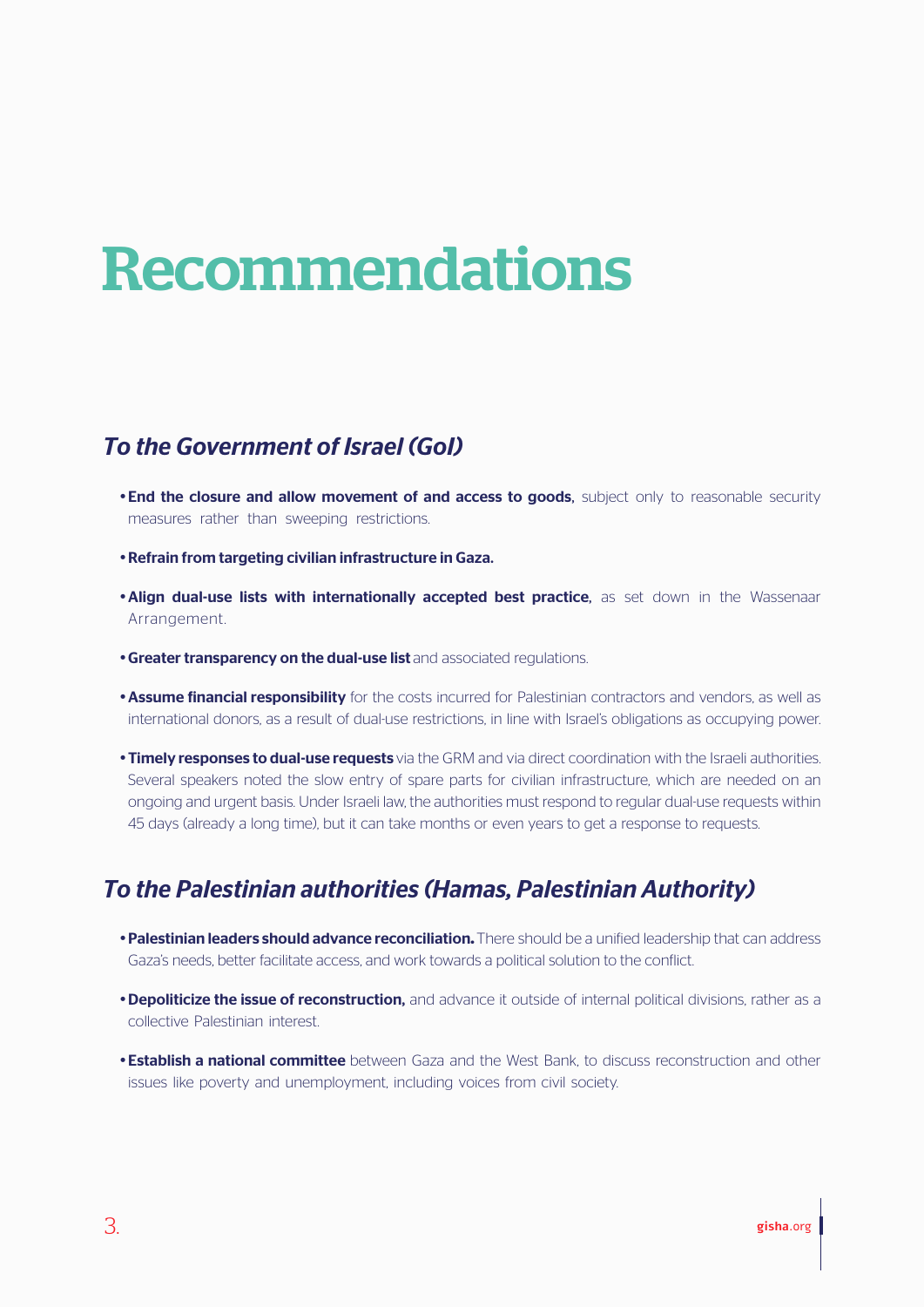#### *To the Government of Egypt*

**• Continue to expand access for dual-use goods** via the Salah al-Din gate.

#### *To the international community*

- **· Exert pressure on Israel to end the closure of Gaza.** Some argued that aid without accountability makes the closure more affordable and sustainable for GoI.
- Clear messaging to Gol on its obligations towards Palestinians living under its occupation, including Gaza residents, under international law. That includes positive obligations to protect 'ordinary' civilian life. Narrow humanitarian gestures and technical measures are not sufficient.
- **Greater accountability for GoI** for damage to civilian structures during hostilities, as well the de-development caused by access restrictions. Israel must be held accountable for serious breaches of international law, as a matter of principle and deterrence.
- **· Do not coopt Israel's security narrative,** and challenge collective punishment. Challenge Israel where its restrictions go beyond addressing a specific security threat, and inflict disproportionate suffering on civilians.

#### *Gaza Reconstruction Mechanism (GRM)*

- Many thought that the GRM should be abolished altogether, arguing that it 'institutionalizes' Israel's closure on Gaza, and thus is complicit in the illegal collective punishment of Gaza residents. Some thought it should be replaced with a new, independent UN mechanism. Another suggested that a new mechanism should be negotiated between the PA, Hamas, and Israel. One participant wanted greater PA involvement.
- One argued in favor of a risk-based approach to access, so that monitoring would be proportionate to the risk posed by the item. Items could be classified by a 'traffic light' system, the red highest-risk items requiring extensive monitoring, green lowest-risk items could even be automatically approved. This could be relevant to a reformed GRM, or to a new mechanism.
- · Several others argued that, in the absence of an end to the occupation and the closure, the GRM is still the best interim solution for facilitating access for items that otherwise would not enter. Several participants recommended technical improvements for now:
	- Narrowing the number of dual-use items, working towards a Wassenaar-type list;
	- Improve efficiency and speed of responses to requests for items;
	- Greater transparency, more information on regulations and GRM available to all parties, particularly in Arabic;
	- Reduce bureaucracy and additional requirements for participation, such as CCTV cameras, storage warehouses, and fencing;
	- Consolidate the GRM and other bilateral mechanisms used by international agencies;
	- Improve the complaints mechanism and appeals process, especially given that many GRM-users believe they have been unfairly suspended;
	- GoI should compensate for damages incurred due to negligence or unreasonable delays;
	- A human rights due diligence assessment by the UN of the GRM.